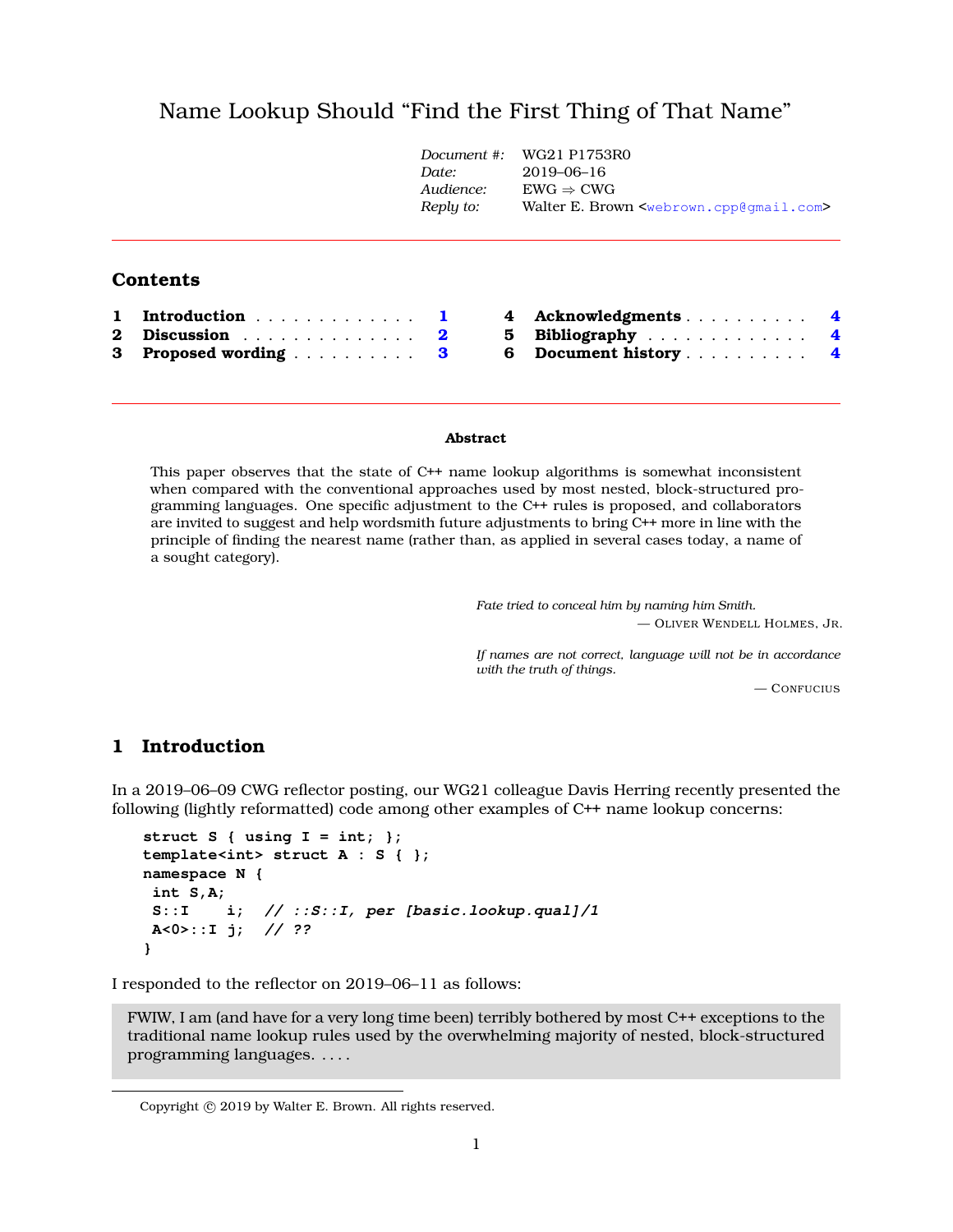I strongly prefer that the above declaration of **i** be ill-formed, and likewise the subsequent declaration of **j**:

- In the case of **i**'s declaration, I believe (contrary to current wording in [basic.lookup.qual]/1) that lookup for **S** should find **N::S** and not look further. (Equivalently, I firmly believe that the declaration of **N::S** should hide the declaration of **::S**.) Thus, the token sequence **S::I** would be ill-formed.
- For similar reasons, I believe that the declaration of **N::A** should hide that of **::A**. Thus, the token sequence **A<0>::I** in **j**'s declaration would become ill-formed, as the lookup of **A** finds an **int**, namely **N::A**, and not the hidden template **::A**.

In my universe, no program that exploits today's [basic.lookup.qual]/1 name lookup loophole (see below) should ever pass code review. By requiring that readers keep extra, nonlocal context in mind while studying such code, the program violates the mental form of the "locality of reference" principle and makes it more difficult to reason about the code. (OTOH, in practice, I can't recall seeing any program that deliberately exploits this exceptional rule.)

I respectfully but very strongly urge that we reconsider the putative benefits of this and our other exceptions to the usual rules of name lookup in nested, block-structured languages such as ours. Let's give serious thought to excising as many of these exceptions as possible in the interests of improved clarity, simplicity, uniformity, and teachability, if nothing else.

In particular, let's start by striking from [basic.lookup.qual]/1 the entire sentence specifying that ". . . lookup of the name preceding that :: considers only namespaces, types, and [some] templates . . . ." I believe that this exception to the customary nested, block-structured name lookup rules is an unnecessary wart that offers at best questionable significant benefits.

I am absolutely delighted that our colleague Davis seems to be undertaking what promises to be a comprehensive and holistic review of our current medley of rules re name lookup and related matters, thus presenting us with a timely opportunity to discuss such issues early in the C++23 time frame. Thank you, Davis.

## <span id="page-1-0"></span>**2 Discussion**

Several CWG participants responded favorably to the above informal proposal, in some cases offering additional insights and suggestions for future consideration. Here are some of these comments, lightly reformatted.

- Balog Pal: "I think it would be a step in the good direction."
- Richard Smith: "I strongly agree from a philosophical point of view, though I'm a little worried that we'll end up breaking a lot of code that is (likely accidentally) shadowing a type that is later used in a *nested-name-specifier*.
	- **–** Comment on this part by Billy O'Neal: "This sounds like a thing compilers can have a warning for? . . . "
	- **–** Comment on this part by Gabriel Dos Reis: "I don't know of any compiler doing that. But it would be really useful to have that. . . . "

"From a practical perspective, if we made this change we could also allow **non\_type::** as a short-hand for **std::remove\_reference<decltype(non\_type)>::type::**, permitting things like: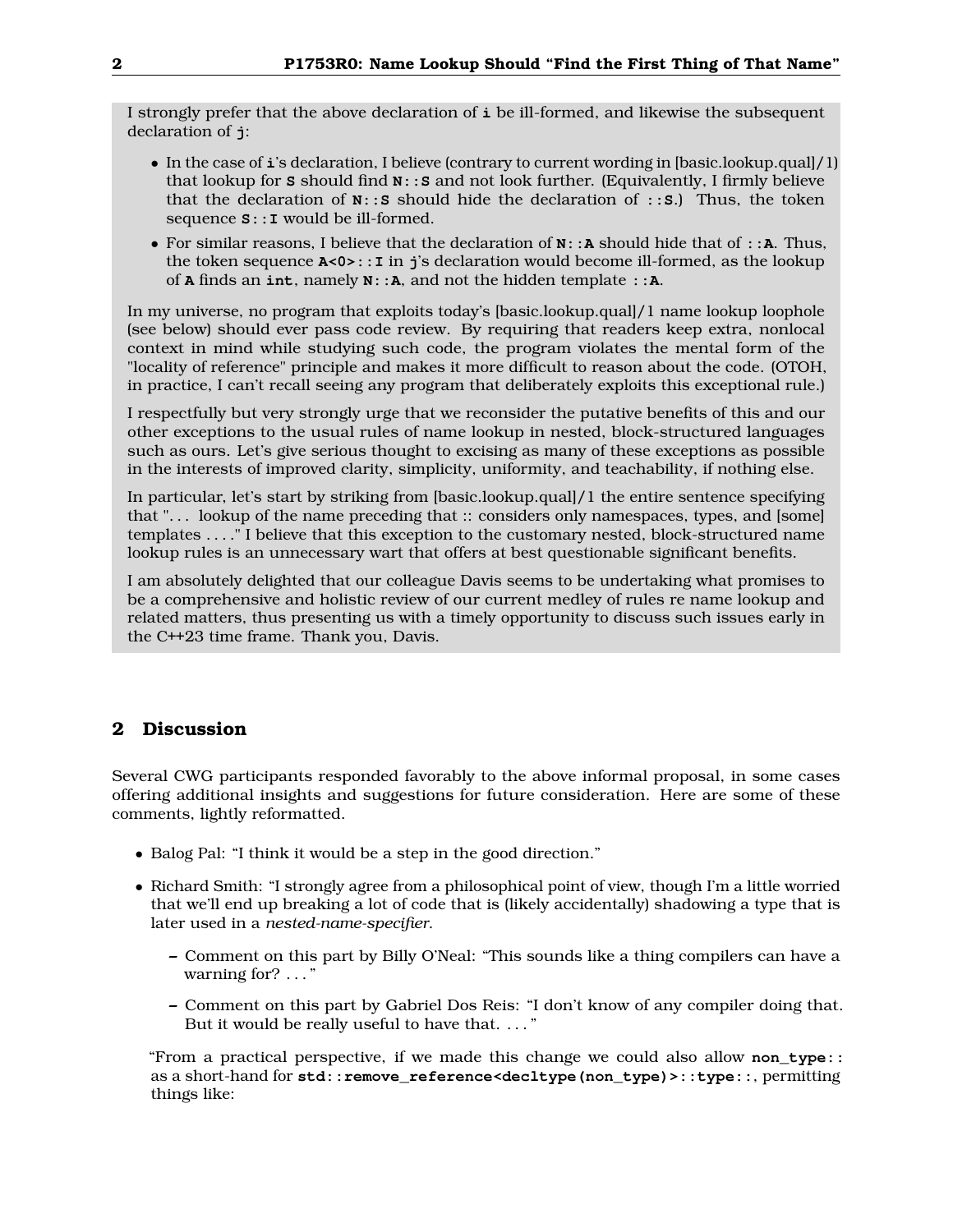**std::map<Thing1, Thing2> my\_map; my\_map::const\_iterator i = my\_map.begin(); // note: for const-correctness I want "::const\_iterator" here, // not the "::iterator" that "auto" would give me.**

"(And yes, I know we now have **std::as\_const** and **map::cbegin**, but to me those seem like circumlocutions in this case.)"

• John Spicer: "My recollection of history could be a little off on this, but I think this originated from the 'struct hack'.

"However, we have had a number of opportunities to reject 'normal' lookup rules and chosen not to. I'm not saying those were good decisions, I'm just saying that this isn't the only special case.

"As an example, if you say **namespace**  $X = Y$ **:**  $:Z$ , only namespaces are considered when looking up **Z**.

"My preference would be to have all lookups simply find the first thing of that name. We would need to retain the C part of the struct hack.

**–** Comment on this part by Gabriel Dos Reis: "Put me down for this."

"There are other cases where we extended the struct hack where I think we should not have. For example, **using N::X** brings in both a type and nontype(s) in **N** where I would have preferred that it do the lookup and only bring in the one thing that resulted from a normal lookup.

"I doubt we can get rid of the struct hack, but I think we can get rid of the C++ things that are similar to the struct hack but are not actually C.

"The using declaration case would be one of those.

"We could deprecate the special lookup for things that precede **::** so that compilers could warn on those.

"I don't think there would be much code where accidental shadowing of a type used in a *nested-name-specifier* would occur, but I think it potentially enough that an initial deprecation step would be warranted."

We find considerable elegance in John Spicer's theme, "have all lookups simply find the first thing of that name" as opposed to current C++ rules that selectively ignore names attached to certain kinds of entities. Thus, this paper is an attempt to start an EWG conversation along these lines.

We provide, in the next section, one specific wording proposal, and would be pleased to collaborate with EWG colleagues in preparing additional proposals for further future name lookup simplifications.

### <span id="page-2-0"></span>**3 Proposed wording**[1](#page-2-1)

#### **3.1** Edit [basic.lookup.qual]/1 as shown:

The name of a class or namespace member or enumerator can be referred to after the :: scope resolution operator (7.5.4.2) applied to a *nested-name-specifier* that denotes its class, namespace, or enumeration. If a :: scope resolution operator in a *nested-name-specifier* is not preceded by a *decltype-specifier*, lookup of the name preceding that :: considers only namespaces, types, and templates whose specializations are types. If the name found does not shall designate a namespace or a class, enumeration, or dependent type, else the program is ill-formed. [*Example*: . . .

<span id="page-2-1"></span><sup>&</sup>lt;sup>1</sup>Proposed additions and deletions are based on [\[N4810\]](#page-3-3). Editorial instructions and drafting notes look like this.